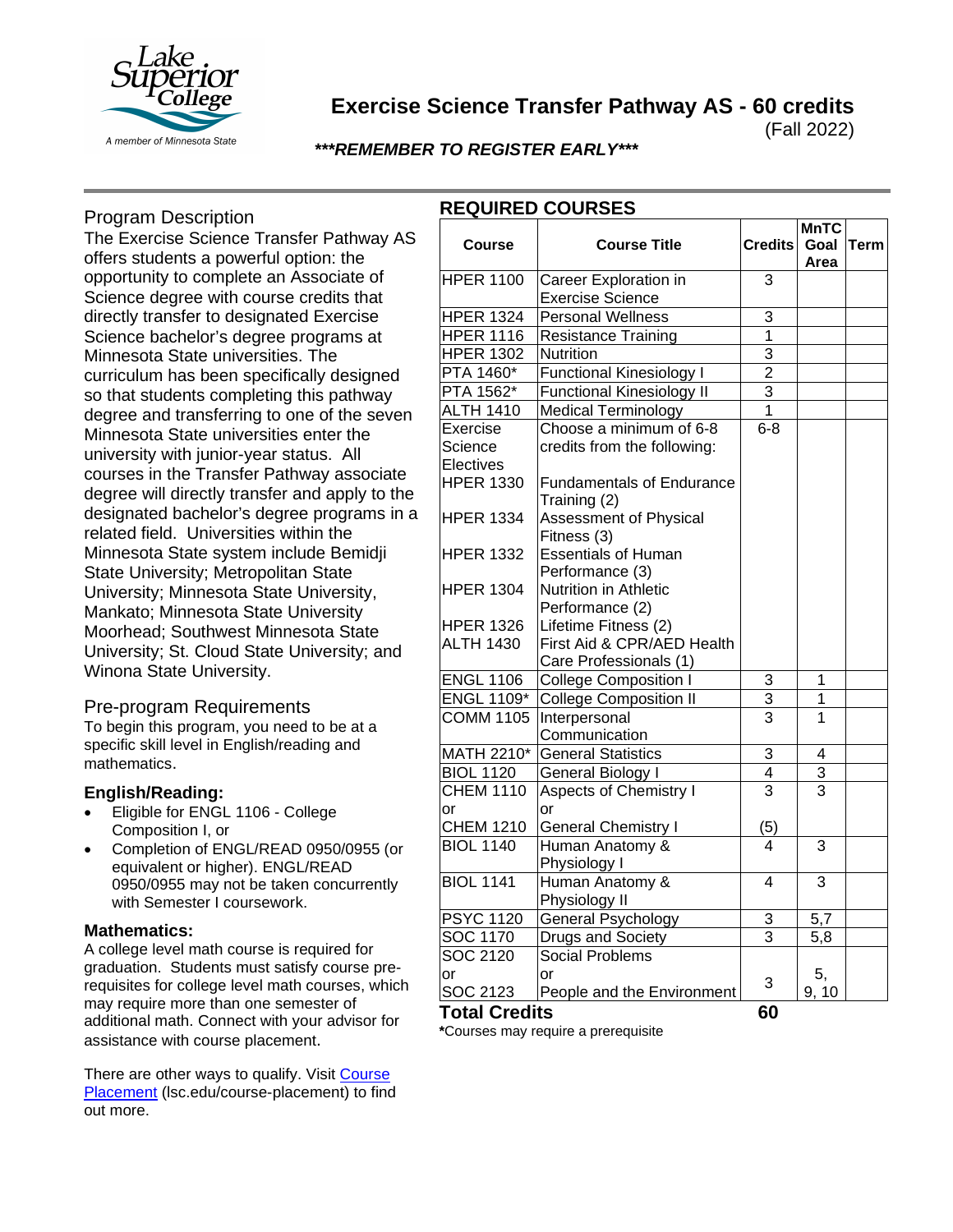

# **Exercise Science Transfer Pathway AS - 60 credits**

(Fall 2022)

*\*\*\*REMEMBER TO REGISTER EARLY\*\*\**

For interpretation of test results and selection of appropriate coursework; or general information about the program, admissions, financial aid, and getting started at LSC, contact the [professional advising team](mailto:advising@lsc.edu) (advising@lsc.edu) or 218-733-7601.

## Program Outcomes

A student completing Lake Superior College's Minnesota State Transfer Pathway in Exercise Science and transferring into a designated bachelor's program in Exercise Science at a Minnesota State university will have junior standing and may complete the bachelor's degree within an additional 60 credits. You will be able to transfer to the following designated majors at Minnesota State universities:

| At Bemidji State University: Exercise<br>Science BS   | At Southwest State University: Exercise<br>Science, BS                 |
|-------------------------------------------------------|------------------------------------------------------------------------|
| At Metropolitan State University: NA                  | At St. Cloud State University: Exercise<br>Science, BS                 |
| At Minnesota State, Mankato: Exercise                 |                                                                        |
| Science BS                                            | At Winona State University: Exercise and<br>Rehabilitative Science, BS |
| At Minnesota State, Moorhead: Exercise<br>Science, BS | Health and Wellness Management, BAS                                    |

In order to graduate and be guaranteed admission to a Minnesota State University's designated program you must earn an overall grade point average as indicated by the university to which you will transfer.

# Suggested course sequence for a full-time student averaging 15 credits per semester

| <b>First Semester</b>                            | 15 credits |
|--------------------------------------------------|------------|
| <b>ENGL 1106 College Composition I</b>           |            |
| <b>BIOL 1120 General Biology I</b>               |            |
| COMM 1105 Interpersonal Communication            |            |
| HPER 1116 Resistance Training                    |            |
| HPER 1100 Career Exploration in Exercise Science | ີ          |
| ALTH 1410 Medical Terminology                    |            |

| <b>Second Semester</b>                  | 16-18 credits |
|-----------------------------------------|---------------|
| <b>ENGL 1109 College Composition II</b> |               |
| CHEM 1110 Aspects of Chemistry or       | ີ             |
| CHEM 1210 General Chemistry I           | (5)           |
| BIOL 1140 Human Anatomy & Physiology I  |               |
| <b>HPER 1324 Personal Wellness</b>      |               |
| <b>PSYC 1120 General Psychology</b>     | າ             |